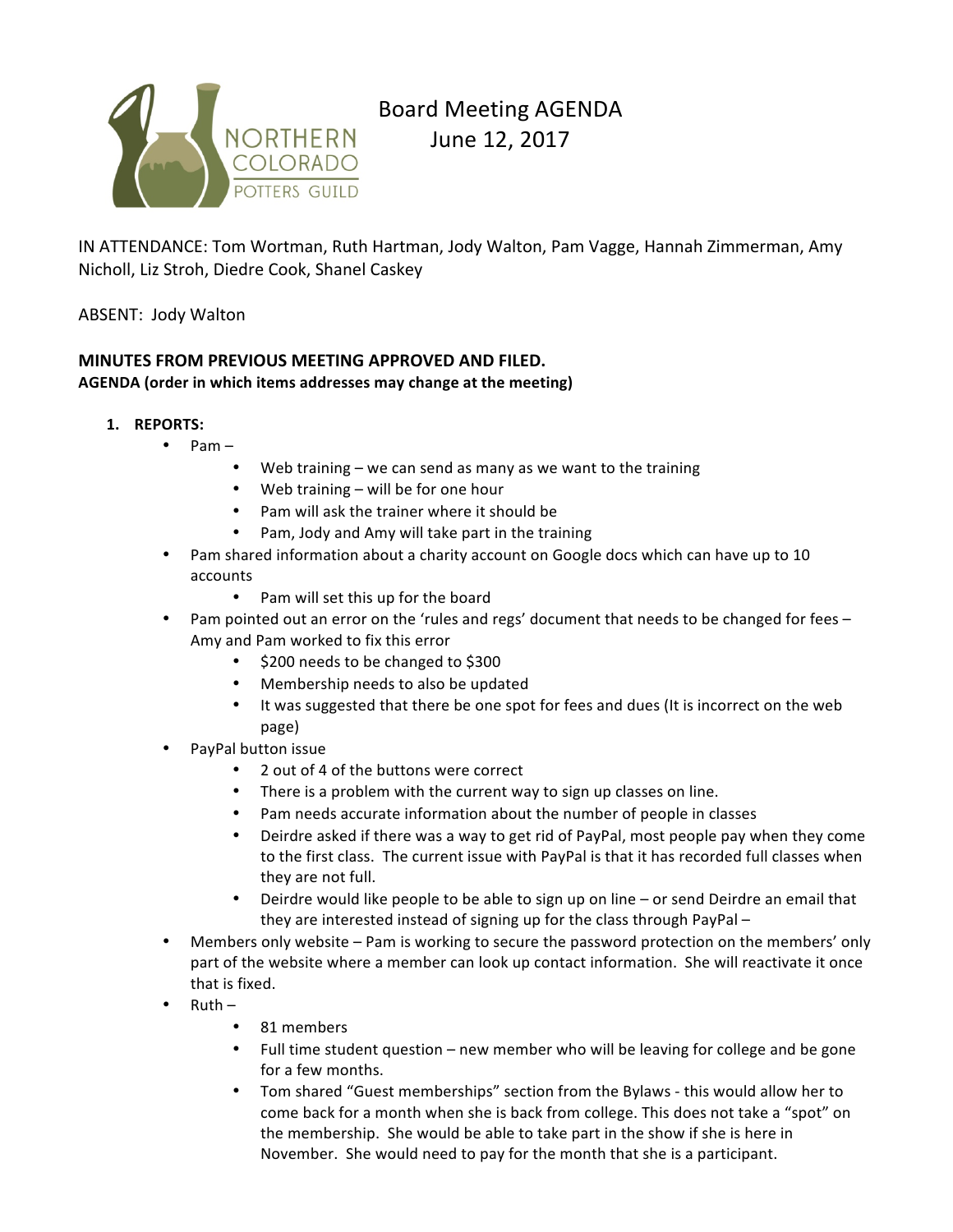- Leave of absence Ruth has had two people approach her about a leave of absence. It was decided that the person would need to apply for the leave when they are ready to be on the leave.
- Ruth will be gone the month of July. Liz will take over helping new members with orientation during the month of July.
- Hannah
	- Hannah looked into the class on Quick Books \$229 for the class. Hannah decided to purchase a book on Quick Books instead of taking the class.
	- Hannah shared the budget
- Dierdra-
	- Instructor Pay
		- Chris \$100 per student
		- Other instructors \$90 per student
		- Amy motioned that we accept the proposed Instructor pay scale, Pam seconded -Vote was 6 (1 board member abstained)
	- Cost per class \$175 outside price
	- Time for the class is 2  $\frac{1}{2}$  hour too long when the costs increased
	- Cleaning up after classes students that are staying after the class need to make sure they are cleaning up properly
		- last 15 minutes is for cleaning of class
		- the mop bucket needs to be emptied and new water  $\frac{1}{2}$  through the cleaning because currently the dirty water is being used
	- November show Classes will be done October  $12^{th}$ . There should not be the conflict like in the spring
- $Liz update$  on coolers
- Tom and Liz have discussed that the VP has many responsibilities:
	- Tom would like if there are some jobs that members could  $do$  finding contractors etc. and get more members involved in the Guild and hopefully lighten the load for the VP
	- Rack Space we don't have room to unload bisque and glaze they would be placed as cap ends  $-$  Tom gave the o.k. to purchase them
	- Gas kiln sometimes people come in and ask for their work to be bisque fired in "four days"  $-$  Liz will be implementing the first up shelves so that things are moved up and someone is not moved off for quite a few weeks in a row. If people are firing in the gas kiln, they can sign up for the kiln to bisque.
	- Tom will talk to facility assistants about this issue and get something out to membership.
- 4. November show and Discussion of liability of having alcohol at shows Shanel

# • Dates and budget set for marketing -

- Cindy Dalton is assistant
- Christina will help with food and mugging
- Date is usually the second week of November
- Shanel proposed to hold the show on Thursday, Friday, Saturday and Sunday October 9-12th
	- $\circ$  Change times on Thursday and Friday to  $-$  4:00 pm -8:00 pm
	- $\circ$  Saturday and Sunday times  $-$  10:00 am  $-$  4:00 pm
	- $\circ$  These times were approved unanimously.
- Input received about times:
	- $\circ$  Feedback from people participating in the show was that they did not have negative feelings about adding Thursday to the schedule
	- $\circ$  Feedback from people attending was also favorable to the additional times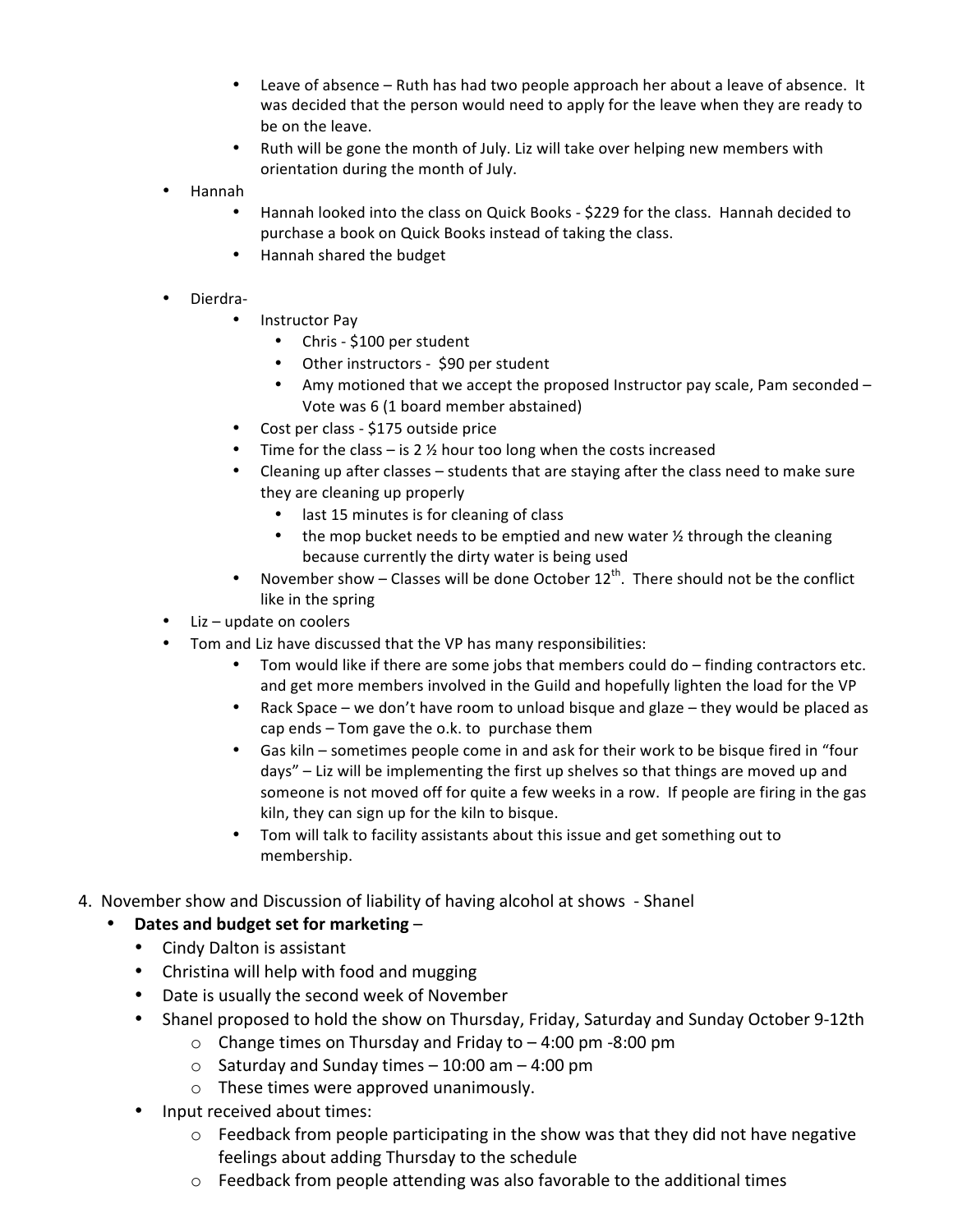- Shanel also said that another option would be to open at 2:00-9:00 on Friday and not open Thursday
- Shanel would like to continue with Thursday to gather more data
- **Marketing – Fall show \$1,320.38**
	- $\circ$  Shanel gave Christina some ideas on marketing
	- $\circ$  \$62 on Facebook and Instagram marketing
	- $\circ$  Most people from the spring show said that they heard about it through the postcards
	- $\circ$  Fewest heard about it through the email (we wondered if it is going to spam email)
	- $\circ$  Knowing a potter was another one of the top marketing
	- $\circ$  The third was the studio tour
	- $\circ$  Shanel would like to keep the budget about the same amount as last fall
	- $\circ$  There was only one negative comment about not liking the spring postcard
	- $\circ$  Christina said that it would be a good idea to show multiple pictures of potters' work
	- o Marketing will be discussed further at a date closer to the November show.
- Shanel proposed have another demo site upstairs at the November show. It was successful at the spring show.
	- $\circ$  It was discussed and determined to not be the best fit for the November show.
	- $\circ$  There will not be an overflow because of issues it created in the past.
- Shanel shared that in the spring show some potters wanted tables instead of a rack.
	- $\circ$  The consensus of the board was not to move in tables for potters who drew a space for racks, but to continue to use racks in those locations.
- Shanel would like to continue to have one guest artist
	- $\circ$  Diedre suggested having high school students share their work. Perhaps the "guest" potters" could be senior stand-out potters.
	- $\circ$  Discussion included that the Guild would still take 30% of their sales
	- $\circ$  Ruth said that she really liked the idea because it is giving back to the community
- Diedra suggested that all tables upstairs and racks downstairs
- **Bar issue**
	- a. If we have a bar at the show, our liability insurance does not cover us.
	- b. When insurance was called to ask the cost, there was no reply because they will not cover the show if alcohol is served.
	- c. If we increase our insurance to cover the bar, it would mean less profit
	- d. It was voted to not have a bar at the November Show 5-2

# **OTHER ITEMS/BUSINESS**

Tom will send out an email to membership regarding help with the researching options for the hand-building floor upstairs.

# **MOTIONS AND VOTES FOR MEETING:**

- **Shanel's** suggested the dates to hold the show would be on Thursday, Friday, Saturday and Sunday October 9-12th
	- $\circ$  Change times on Thursday and Friday to  $-$  4:00 pm -8:00 pm
	- $\circ$  Saturday and Sunday times 10:00 am 4:00 pm
	- **–** Amy made a motion to accept Christina seconded Vote was unanimous
- Deidra made a motion to say that we not have alcohol, Ruth seconded passed 5-2